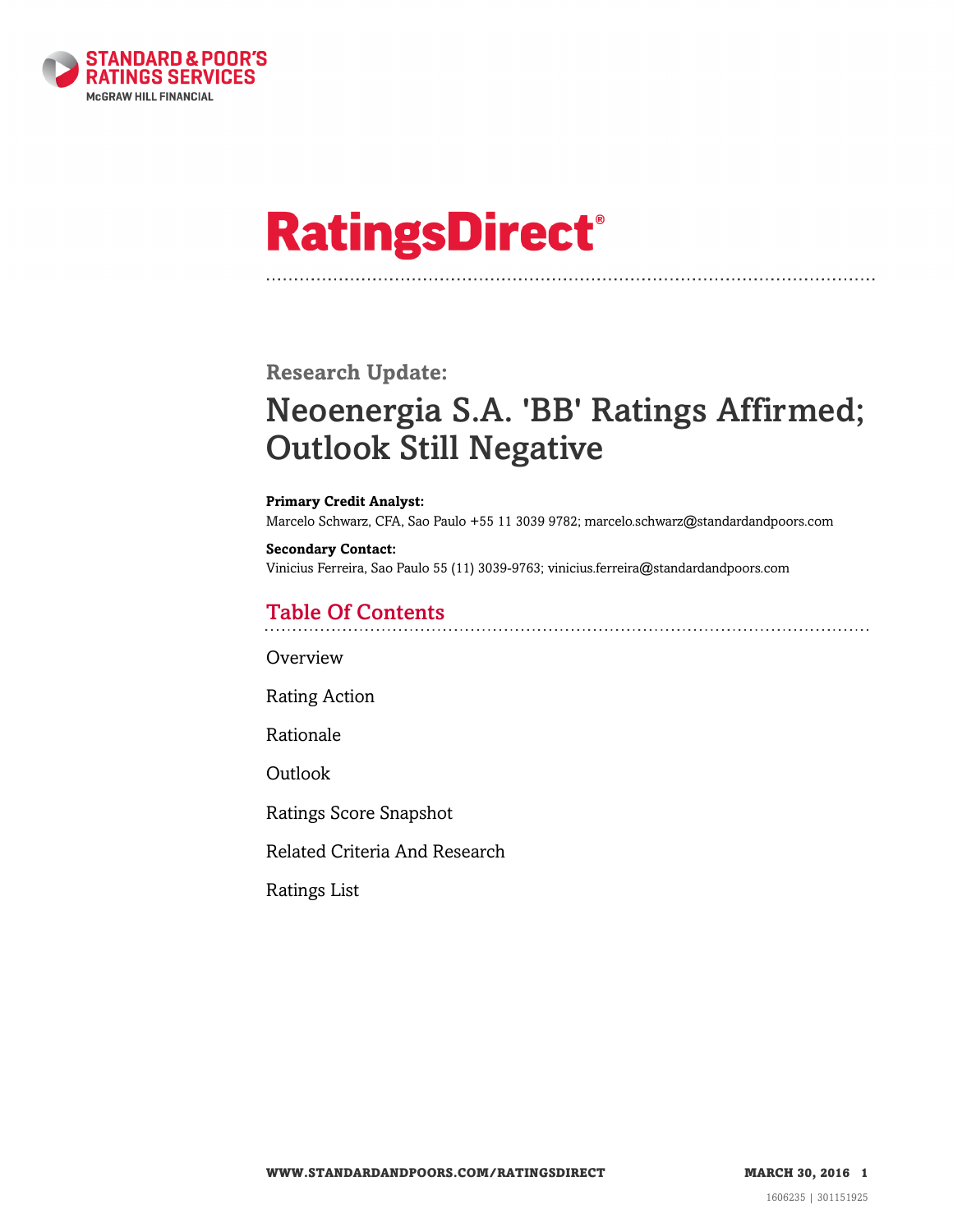#### **Research Update:**

# Neoenergia S.A. 'BB' Ratings Affirmed; Outlook Still Negative

#### <span id="page-1-0"></span>**Overview**

- We expect Neoenergia to post weaker credit metrics in the next few years, as a result of a combination of sizable investments and challenging macroeconomic conditions.
- We are affirming our 'BB' global scale and 'brAA-' national scale corporate credit ratings on Neoenergia. We are also affirming our 'brA-1' short-term national scale rating. We revised Neoenergia's stand-alone credit profile (SACP) to 'bb+' from 'bbb-'.
- <span id="page-1-1"></span>• The negative outlook on Neoenergia mirrors that of the sovereign.

### Rating Action

On March, 30, 2016, Standard & Poor's Rating Services affirmed its 'BB' global scale and 'brAA-' national scale corporate credit ratings on Neoenergia S.A. and its core subsidiaries, Companhia de Eletricidade do Estado da Bahia (Coelba), Companhia Energetica de Pernambuco (CELPE), and Companhia Energetica do Rio Grande do Norte (Cosern). The outlook remains negative. We also affirmed our 'brA-1' short-term national scale rating.

At the same time, we affirmed our 'brA+' issue-level ratings on Neoenergia's subsidiaries, NC Energia S.A., Termopernambuco S.A. and Itapebi Geração de Energia S.A., based on the parent company's unconditional and irrevocable guarantee of these entities' notes.

#### <span id="page-1-2"></span>Rationale

The SACP revision reflects our belief that Neoenergia's credit metrics will weaken relative to our previous expectations, as a result of the more challenging macroeconomic environment and higher debt to fund the group´s sizeable capex plan, as well as the additional debt stemming from proportional guarantees to the Belo Monte and Teles Pires projects. In our view, Brazilian electricity distributors are vulnerable to the weakening of economic activity because it depresses electricity consumption, may lead to power surpluses, and higher delinquencies from end-users.

The ratings on Neoenergia are limited by the foreign currency rating on Brazil. In our view, Brazil's electricity sector is highly regulated, especially the distribution and transmission segments, because the regulator, Agencia Nacional de Energia Eletrica (ANEEL) sets the rates. We believe that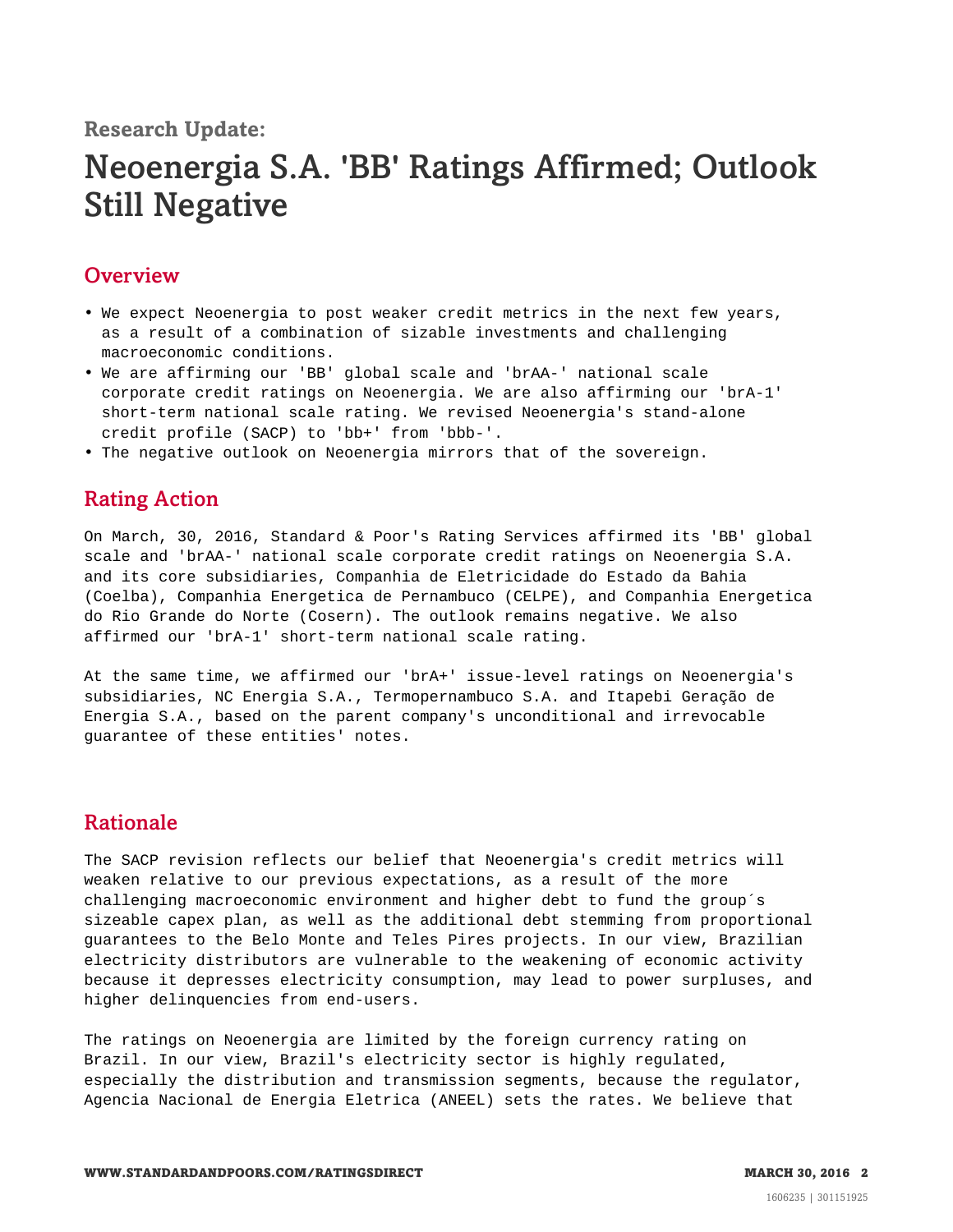Neoenergia, as other regulated utilities in Brazil, could be subject to government interference under a sovereign default scenario, based on what we've seen with other countries in the region.

We withdrew our recovery ratings based on our understanding that Neoenergia, as a regulated electric utility, is not subject to Brazil's insolvency regime in case of default, unless after the concession expires, according with Law 12,767/2012. Despite of our view that, in general, a debt restructuring could maximize recoveries for the creditors, this law reduces the predictability in a default scenario for the regulated electric utilities. Issue-level ratings remain unchanged and we now use our traditional issue rating notching guidelines. Some of the group's senior unsecured debt issued at smaller subsidiaries but guaranteed by Neoenergia S.A. is rated a notch lower than the corporate credit rating, because of structural subordination, but this is somewhat mitigated by the existence of assets at the issuer level.

We analyze Neoenergia on a consolidated basis because we believe that it adopts an integrated financial strategy and the group's active management of the subsidiaries' operations. In 2015, Neoenergia posted debt to EBITDA of 3.3x and funds from operations (FFO) to debt of 25%. However, we expect credit metrics to weaken as a result of the more challenging macroeconomic environment and higher debt to fund the group´s sizeable capex, including the proportional debt guarantees for the Belo Monte and Teles Pires projects. Under our base-case scenario, we expect debt to EBITDA to peak at around 4.5x in 2016 and FFO to debt to be about 13%.

In our base-case scenario for Neoenergia, we assumed the following:

- Electricity consumption growth to slow to about 2% in 2016 and 3% in 2017 as a result of weaker economic activity;
- Tariff readjustments based on inflation;
- Capex of about R\$2.3 billion in 2016 and 2017.
- Dividend payout of 25% of previous year net income until 2018.

Neoenergia's satisfactory business risk profile reflects the group's strong competitive position, due to its monopoly rights in large electricity distribution areas, which contributed around 80% of the consolidated EBITDA in 2015, and a proven and favorable regulatory framework, which we assess as adequate. The offsetting factor is Neoenergia's weaker operating efficiency relative to regulatory standards. Although Neoenergia's distribution companies have been investing in network maintenance to improve their operating performance, quality indicators and energy losses are consistently above the regulatory minimum.

#### Liquidity

We consider Neoenergia's liquidity as adequate. We expect sources of liquidity to exceed uses by at least 1.1x for the next 12 months, and the company should be able to comply with its financial covenants.

Principal Liquidity Sources: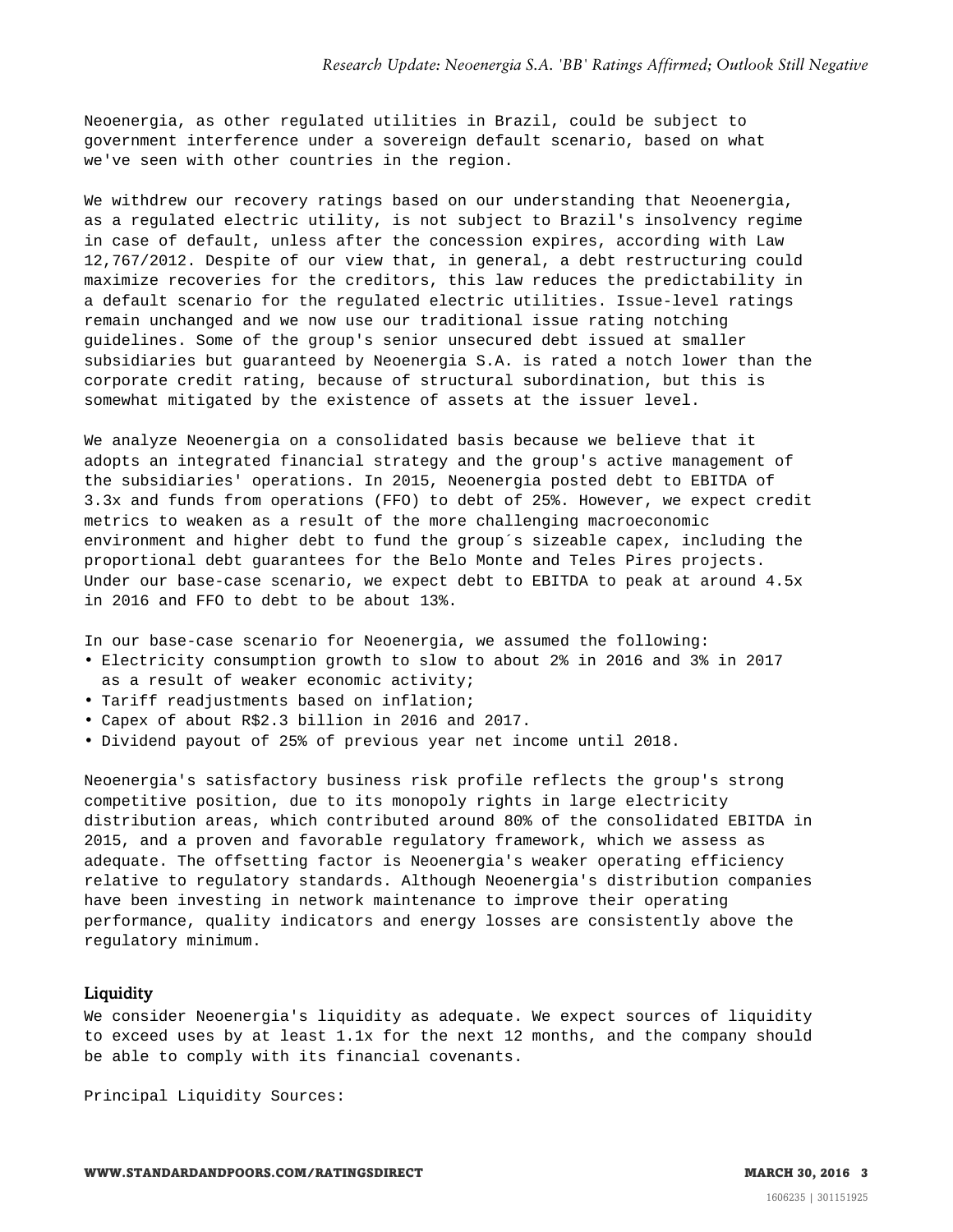- Cash position of R\$2.6 billion as of Dec. 31, 2015.
- Expected FFO generation of around R\$1.8 billion.
- Committed credit lines from development banks including the Brazilian Development Bank (BNDES) to fund approximately 50% of the group's investments.
- Existing R\$1 billion in bank loans has already been refinanced.

Principal Liquidity Uses:

- Debt maturities of around R\$2.9 billion in the next 12 months.
- Capex of up to R\$2.3 billion in 2016, more than 60% of which is for electricity distribution.
- Dividend payout of 25% of net income until 2018.

In our view, the group has adequate financial flexibility with proven access to the capital and bank markets, including attractive long-term financing from BNDES.

### <span id="page-3-0"></span>**Outlook**

The negative outlook on Neoenergia mirrors the sovereign rating outlook.

#### Downside scenario

If we were to downgrade Brazil, we could take the same rating action on the company. We could also downgrade Neoenergia if its credit metrics deteriorate in the next years, leading to FFO to debt consistently below 13% and adjusted debt to EBITDA consistently above 4.5x, coupled with a weaker liquidity position.

#### Upside scenario

The sovereign rating currently caps the rating on Neoenergia, and we don't foresee an upgrade potential in the short term. If we were to upgrade Brazil, we could take the same rating action on Neoenergia, if all else remains equal.

# <span id="page-3-1"></span>Ratings Score Snapshot

| $BB/Neqative/--$     |
|----------------------|
| brAA-/Negative/brA-1 |
|                      |

Business risk: Satisfactory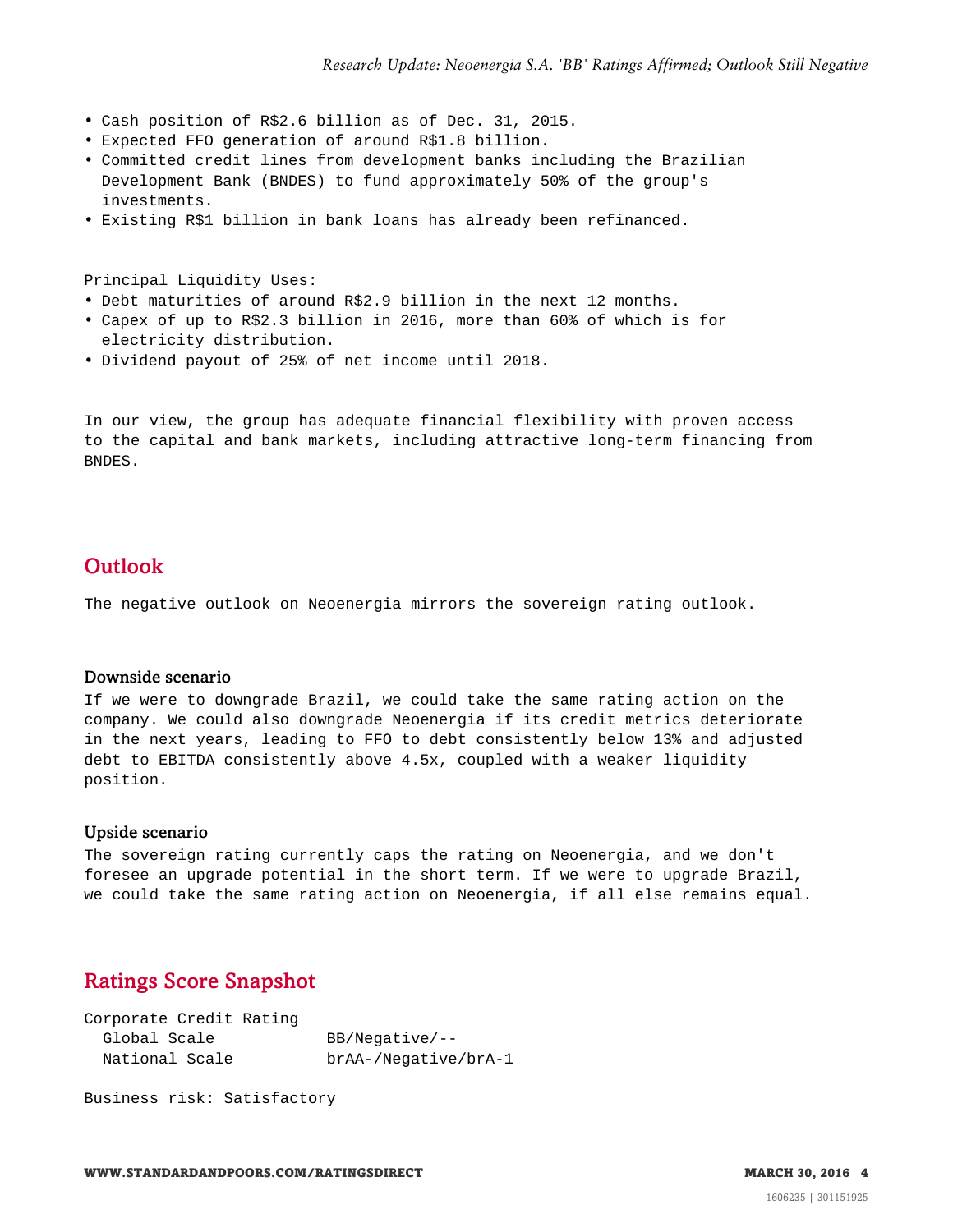- Country risk: Moderately High
- Industry risk: Low Risk
- Competitive position: Satisfactory

Financial risk: Significant

• Cash flow/Leverage: Significant Anchor: bb+

Modifiers

- Diversification/Portfolio effect: Neutral (no impact)
- Capital structure: Neutral (no impact)
- Liquidity: Adequate (no impact)
- Financial policy: Neutral (no impact)
- Management and governance: Fair (no impact)
- Comparable rating analysis: Neutral (no impact)

Stand-alone credit profile: bb+

# <span id="page-4-0"></span>Related Criteria And Research

#### Related Criteria

- Standard & Poor's National And Regional Scale Mapping Tables, Jan. 19, 2016
- Key Credit Factors For The Unregulated Power And Gas Industry, March 28, 2014
- Methodology And Assumptions: Liquidity Descriptors for Global Corporate Issuers, Dec. 16, 2014
- General Criteria: National And Regional Scale Credit Ratings, Sept. 22, 2014
- Key Credit Factors For The Regulated Utilities Industry, Nov. 19, 2013
- Group Rating Methodology, Nov. 19, 2013
- Corporate Methodology, Nov. 19, 2013
- Ratings Above The Sovereign--Corporate And Government Ratings: Methodology And Assumptions, Nov. 19, 2013
- Stand-Alone Credit Profiles: One Component Of A Rating, Oct. 01, 2010
- <span id="page-4-1"></span>• 2008 Corporate Criteria: Rating Each Issue, April 15, 2008

# Ratings List

Ratings Affirmed

```
Neoenergia S.A.
Corporate Credit Rating
 Global Scale BB/Negative/--
 Brazil National Scale brAA-/Negative/brA-1
```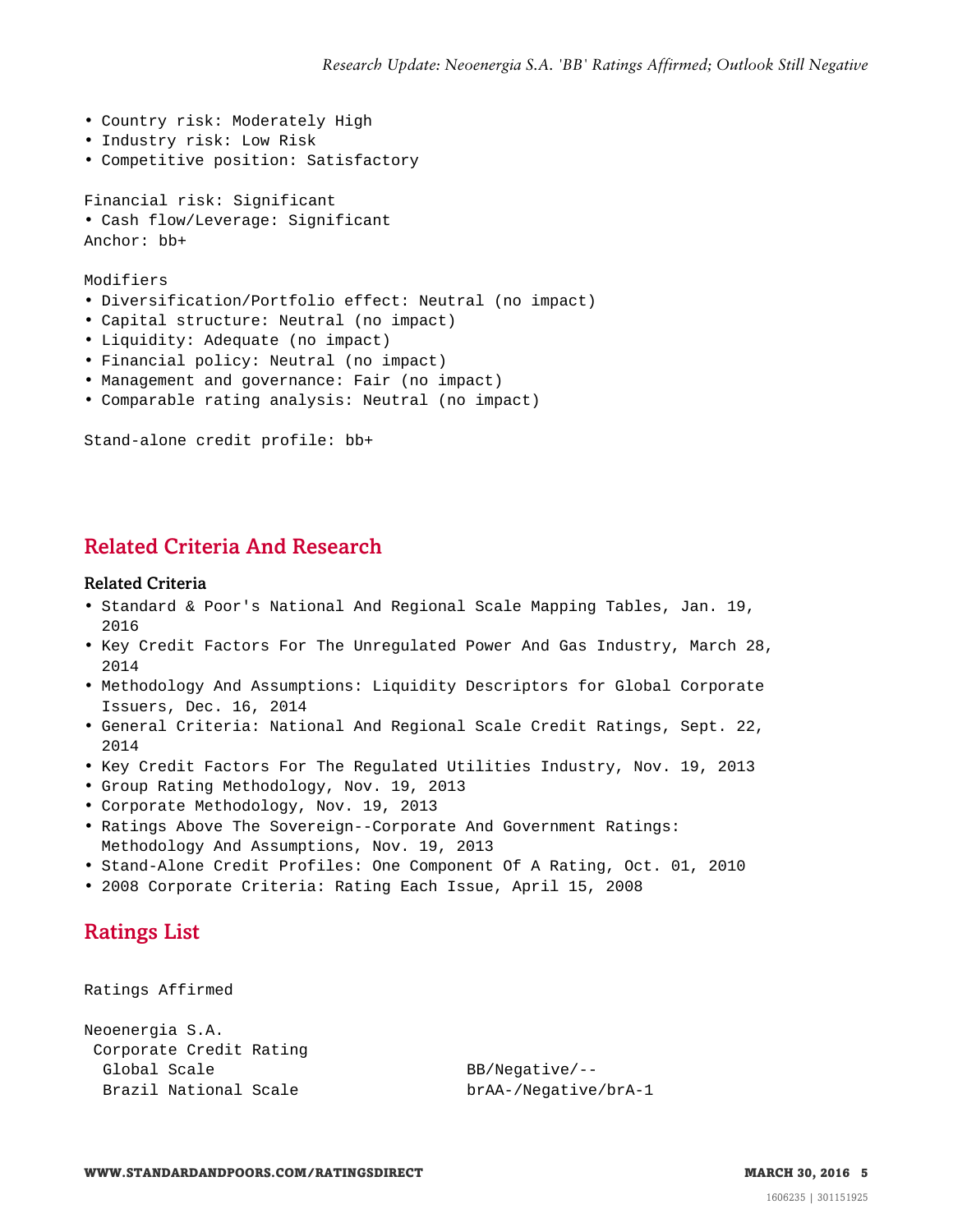| Commercial Paper                                                       | $brA-1$             |    |
|------------------------------------------------------------------------|---------------------|----|
| Companhia Energetica de Pernambuco (CELPE)                             |                     |    |
| Companhia de Eletricidade do Estado da Bahia                           |                     |    |
| Companhia Energetica do Rio Grande do Norte<br>Corporate Credit Rating |                     |    |
| Global Scale                                                           | $BB/Negative/-$     |    |
| Brazil National Scale                                                  | $brAA-/Neqative/--$ |    |
| Companhia Energetica de Pernambuco (CELPE)<br>Senior Unsecured         |                     |    |
| Local Currency                                                         | brAA-               |    |
| Recovery Rating                                                        | NR                  | 3H |
| NC Energia S.A.                                                        |                     |    |
| Senior Unsecured                                                       |                     |    |
| Local Currency                                                         | $brA+$              |    |
| Recovery Rating                                                        | NR.                 | 4H |
| Companhia de Eletricidade do Estado da Bahia                           |                     |    |
| Senior Unsecured                                                       | BB                  |    |
| Itapebi Geracao de Energia S.A.                                        |                     |    |
| Subordinated                                                           | $brA+$              |    |
| Termopernambuco S.A.                                                   |                     |    |
| Senior Unsecured                                                       | brA+                |    |

Certain terms used in this report, particularly certain adjectives used to express our view on rating relevant factors, have specific meanings ascribed to them in our criteria, and should therefore be read in conjunction with such criteria. Please see Ratings Criteria at www.standardandpoors.com for further information. Complete ratings information is available to subscribers of RatingsDirect at www.globalcreditportal.com and at www.spcapitaliq.com. All ratings affected by this rating action can be found on Standard & Poor's public Web site at www.standardandpoors.com. Use the Ratings search box located in the left column.